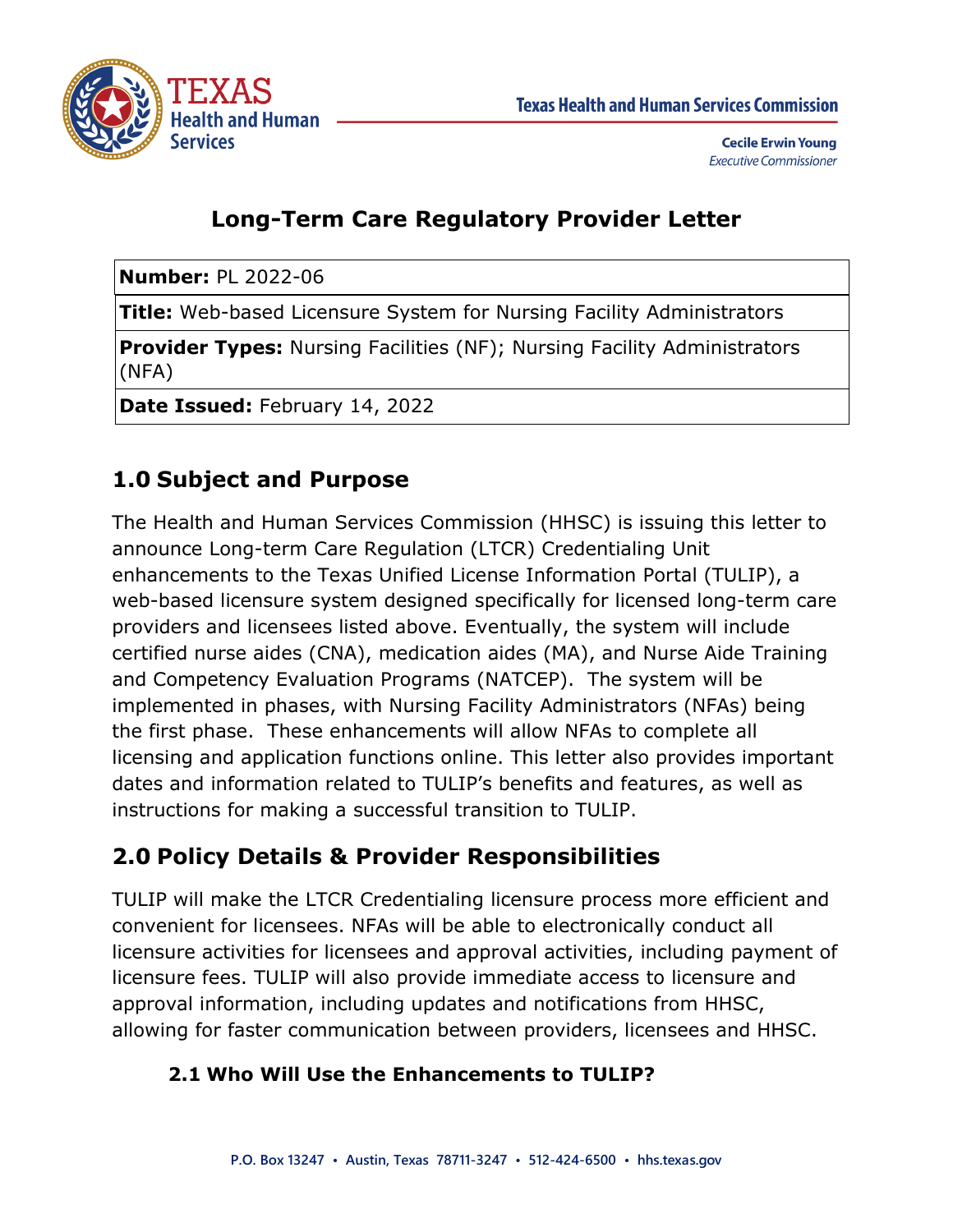NFAs will use the TULIP enhancements to complete all licensure and credentialing activities.

As discussed in [Provider Letter 2018-15,](https://www.hhs.texas.gov/sites/default/files/documents/providers/communications/2018/letters/PL2018-15.pdf) all licensed LTC providers will continue to use TULIP for all licensure activities.

#### **2.2 What Licensure Activities Will Be Completed in TULIP?**

Licensees will conduct all licensure activities in TULIP, including:

- submitting initial and renewal applications;
- printing a license;
- making electronic payments;
- accessing the status of licensure applications;
- update personal contact information;
- sending and receiving application documents and updates to HHSC related to the licensure process; and
- sending and tracking enforcement activities of licensees.

#### **2.3 Next Steps for TULIP Users**

New users should refer to the TULIP user manual for LTCR Credentialing for a step-by-step process on accessing and using TULIP. A link to the user manual and the TULIP system will be posted on the NFA webpage:

• [Nursing facility administrator](https://www.hhs.texas.gov/business/licensing-credentialing-regulation/long-term-care-credentialing/nf-administrators-licensing-enforcement)

Licensees will use TULIP for the following activities:

- Currently-licensed **NFAs** and NFA applicants submitting all application types.
- **TULIP** sending a 90-day renewal notice to remind all **licensees** of an upcoming expiration date.

#### **2.4 What Happens to Information in the Current System?**

TULIP will replace the current NFA online licensing system, physical payments, and all paper application and form processes. Read section 2.6 of this document for more information on the transfers of information to TULIP.

#### **2.5 Will TULIP Training or a User Manual be Offered?**